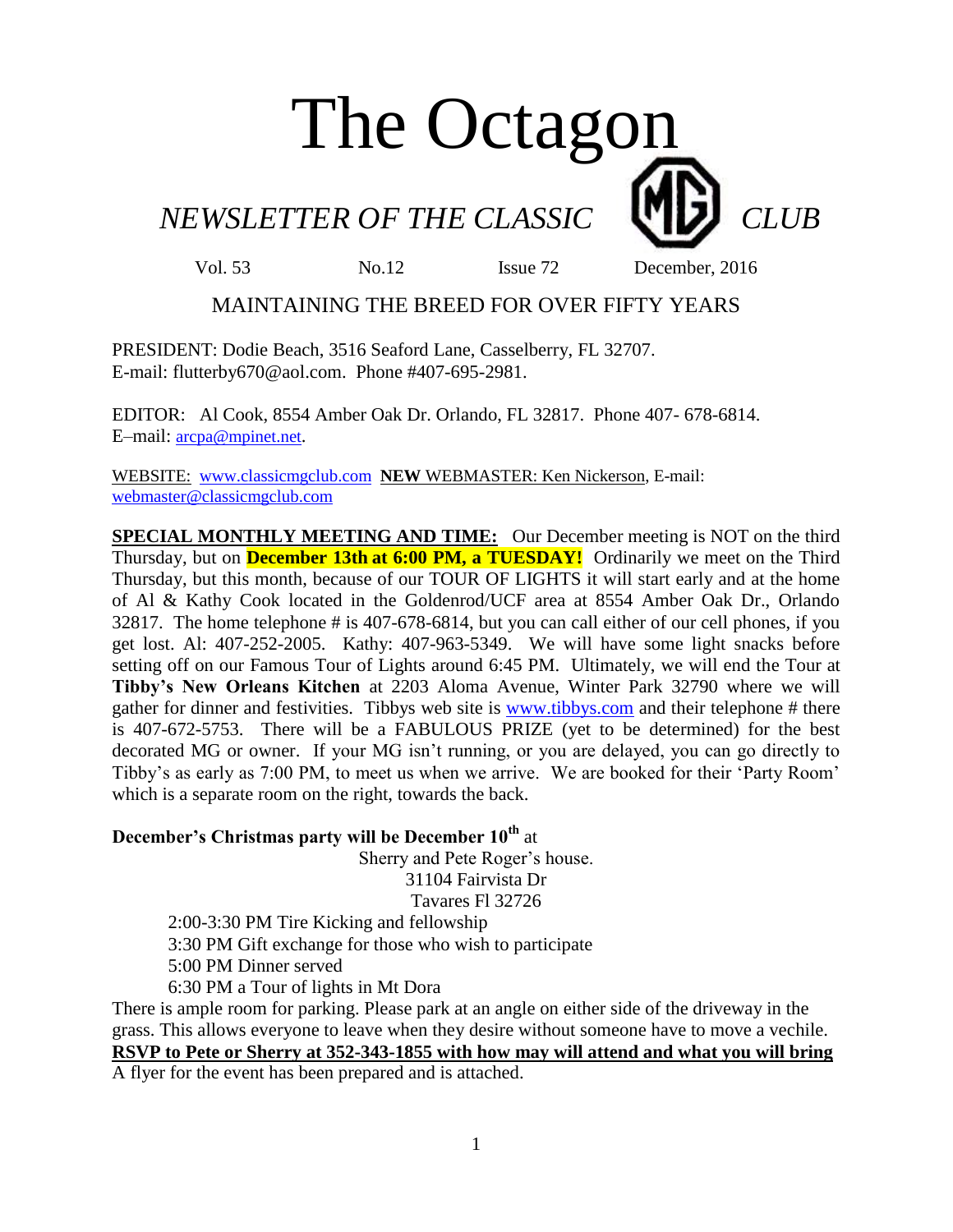**GOF UPDATE - MGA AND MGB OWNERS:** GOF Chairman Lonnie Cook needs information on well known restorers, mechanics, experts, and enthusiasts of MGAs and MGBs. The only ones that he knows are Barney Gaylord and John Twist. Who do you read, follow online, or know personally besides Barney and John? They can be local, national, or international; famous or obscure. Tell Lonnie a little bit about your choices. Please contact Lonnie at [lonniecook@aol.com](mailto:lonniecook@aol.com) (407) 670-9679.

#### **CLASSIC MG CLUB NAME TAG**

John Camichos designed a terrific name tag that is an exact replica of the original club badge. Brushed metallic plastic with magnetic clasp. Cost about \$15.00. Order from:

Acme Sign & Stamp 822 N Mills Ave Orlando, FL 32803 [\(407\) 898-5550](javascript:void(0))



#### **PAST EVENTS**

**FLANKEY MEMORIAL PICNIC:** On November 20, 2016, after a 4-year absence, we held a tremendously successful 5<sup>th</sup> Annual Jim Flankey Memorial Picnic and Mini-British Car Show at its original location: the Flankey Horse Farm located in Apopka. The weather was great, albeit a little cool (the MGs loved it) it was well attended with over 30 cars and their families present. The food was delicious and ample and no one left unsatisfied. Some even left with one of our whimsical 'prizes' thought up, on the fly by our volunteer Judges. It was great to see so many of our British Cars!

**MG JAMBOREE**: The Rogers, Cooks, and Spadaros joined the Sun Coast MG Club for their MJ Jamboree in St. Petersburg, FL on November 11-13. It was a great weekend for driving the cars and sharing MG Fellowship.

#### **FUTURE EVENTS OF NOTE:**

**JANUARY OVERNIGHT DRIVING EVENT:** January Overnighter: Date: Saturday Jan. 28, 2017. Destination: Hotel Jacaranda, Avon Park. Assemble at McDonald's on So. Orange Ave. (just North of Michigan) at 9:00 AM. There will be a driver's meeting at 9:15 in the rear parking lot. Departure WILL BE at 9:30. A pit stop will be in Poinciana and lunch will be in Frostproof. Room rates will be \$69.95 plus tax (\$76.25 total) regardless of room class. We will again have the lounge area on the seconded floor, which opens onto the balcony, for our cocktail party. A continental breakfast is included. 14 rooms will be held for our use until Jan.1. Their phone number is 863-453-2211. PLEASE tell them that you are with the Classic MG Club. That info will be used for our dinner reservations.

Dinner is planned at 18East (across the street from the hotel) at 7:30-8:00. See their web site at [http://www.beststeakaround.com](http://www.beststeakaround.com/) We will depart the hotel at 10:00 on Sunday and lunch in Kissimmee at a location to be determined.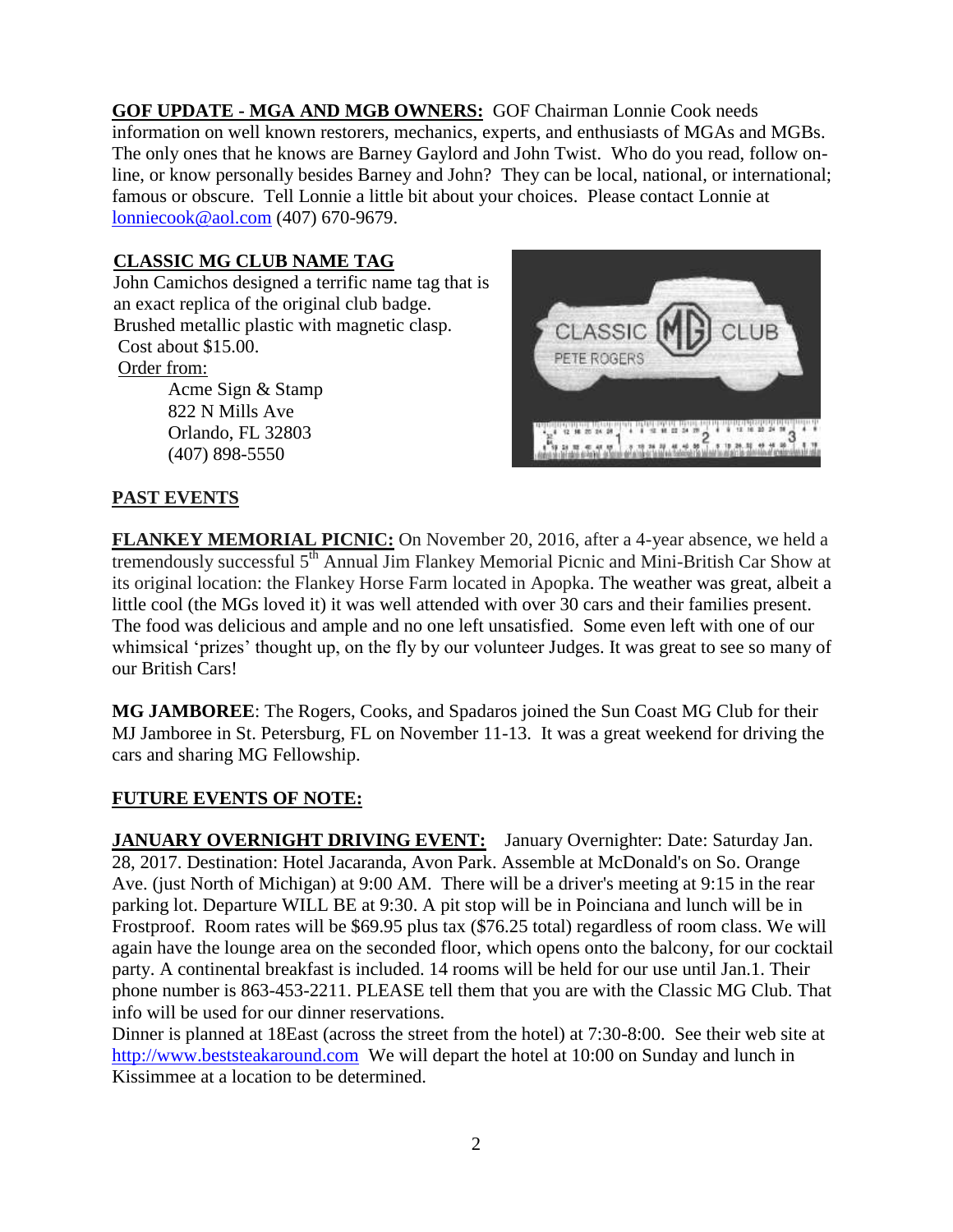Those participants not leaving from Orlando can rendezvous at the "Frostbite" diner on north hwy. 17 in Frostproof (ETA 11:30) or at the hotel on 19 E. Main St., Avon Park (ETA 2:00).

Because of traffic concerns, the route(s) will be in easy to follow written form rather than an enmasse tour. Bring a pencil to check off instructions as you use them.

**FEBRUARY 25TH WE WILL CELEBRATE THE "BRITISH ARE COMING**" with a catered picnic where we gather for food and friendship. The Spadaros are organizing the event as to location with more information to be announced in January.

March brings us to St. Patrick's Day and our annual dinner and Planning Session at Al & Kathy Cook's house. Details to follow. St. Patrick's day is on Friday 3/17, but we will get a jump on things by substituting March  $16<sup>th</sup>$ , (our regular Club meeting date).

#### **WELCOME NEW MEMBERS:**

To remain consistent with the season, we can say that we have discovered a Cornucopia of new and returning members of the MG Community. They include:

Walt Nason from Orlando. Walt's father gave his 1953 TD to Walt. It was last registered in 1979. Will Bowden is helping him get it back on the road.

Richard Schubert and Marcia Jandzio from the Villages. They just bought a red 1952 TD with tan interior. "We truly enjoy motoring about The Villages in our TD and look forward to meeting area like minded MG enthusiasts." Pete Rogers recommended the Classic MG Club to Richard and Marcia.

Bruce and Fay Aylett from Sanford saw our website and came to the November meeting. They bought their 1980 MGB LE last month (November) from a dealer in California. They have a complete ownership and service record for the car including the original purchase order. Looking forward to seeing it.

Joe Lagawa and his 1966 MGB. Joe signed up at the Flankey picnic where he enjoyed renewing old friendships with fellow MG owners.

Bill and Jeanann Wolhfart from Orlando were two of the first members of the Classic MG Club. They bought their 55 TF-1500 in Oct 1963 and were very active in the club long after they sold it in 1968. In 2013, Lonnie Cook bought the TF that they had owned. Bill and Jeanann "re-joined" the club and told stories about their old TF at the Flankey picnic.

Mike Phillips has a '60 MGA and a '67 MGB. Mike is a long time MG friend, but was not an official CMGC member. He signed up at the Flankey picnic.

Roger Helmuth. Chef Roger drove his 1950 TD to the Flankey picnic like he has done for a few years. He joined the club at this year's picnic.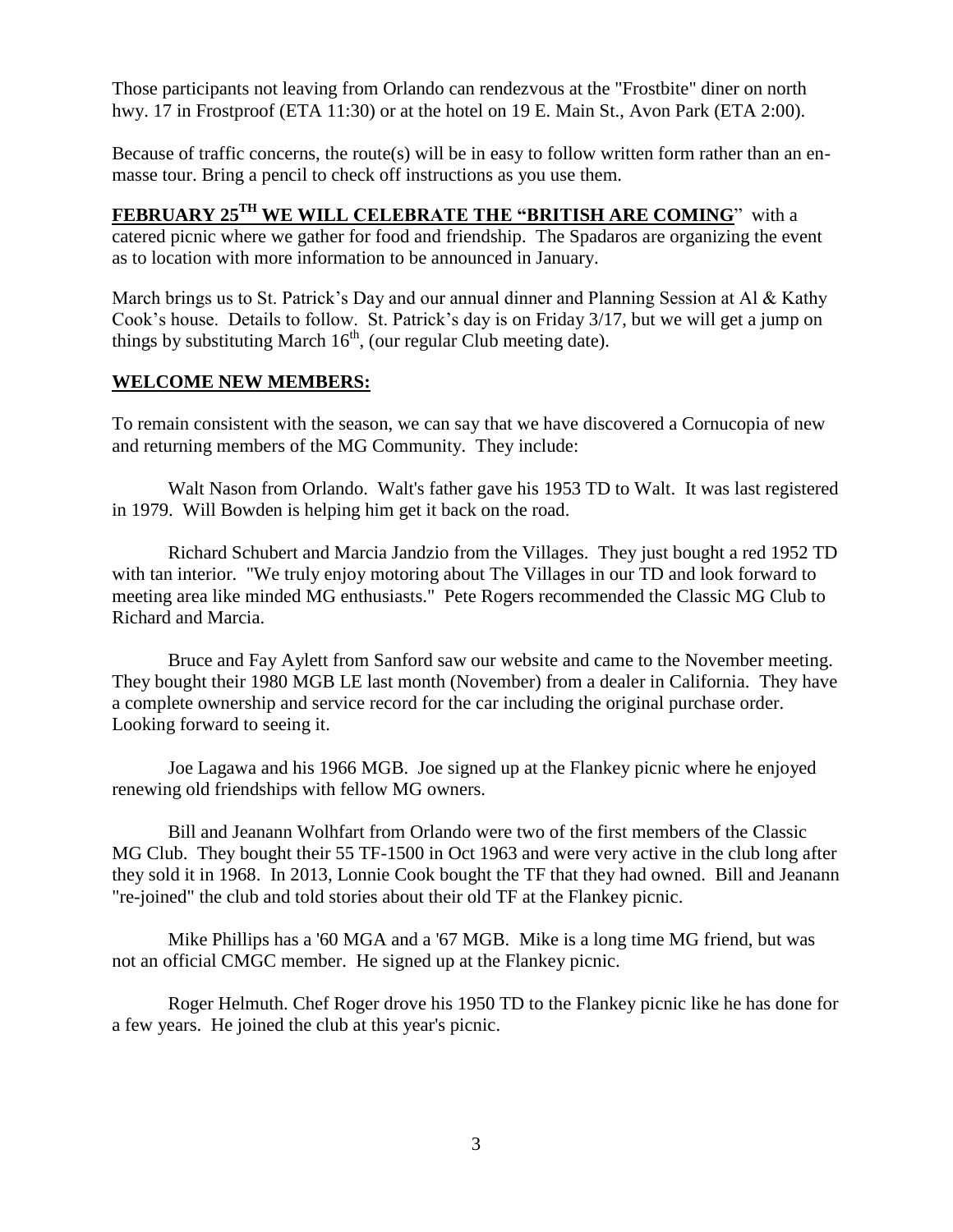Conrad Wienckowski from Winter Park. Conrad has a 1977 MGB. He came to the November meeting. At the meeting he sat next to another new member. Guess what? The two live only a couple of blocks from each other. They had never met and didn't know that the other had an MG!!

Chris Galler from Winter Park has owned his 1967 MGB for four years and had it on the road for two years. Chris is the new member and neighbor that sat next to Conrad. Small world. Chris has already jumped into the club with both feet. He is helping with our 2018 GoF.

Steve Clifton from Altamonte Springs. Steve has owned his 1972 MGB for almost forty years and just finished a three year restoration this past February.

David W Hurst Jr. responded to the MG Experience query and is looking forward to joining us on some of our outings.

Rick Brown of Winter Springs. He has a beautiful 1959 MGA. He will be coming to CMGC functions in spite of a hectic schedule including a radio show on Thursday nights and helping three sons get married THIS YEAR!

Steve Hill from Orlando. Steve has a 1975 MG Midget 1500. Many of you may know Steve from when he worked with Chuck Peck.

Chris Edwards is from Orlando. Last November, he purchased a 1974 MGB Mark III chrome bumper that was being sold by John Twist as a favor for his deceased lawyers' widow. Chris met John and got the nickel tour of his shop and a drive around Grand Rapids. He drove the B home to Orlando over the next three days. Not bad for a car that had been in storage for eight years.

Seven new members joined after Lonnie Cook contacted them on the MG Experience website. All live WITHIN TEN MILES of his house. What can you do to bring new members to our club?

**FOR SALE ITEMS:** Please send your information to the editor. Current offerings: Pete Rogers reports that he has a variety of MG parts that he has accumulated in his many restoration projects and rather than a random list (that would miss more than it includes), he suggests that if you have a need, that you call him to see if he has what you need. Pete's telephone # is  $352-343-1855$  and he can also be reached at [pfrslot@gmail.com.](mailto:pfrslot@gmail.com)

Rick Vimmerstedt of Southeast Performance is selling assorted MG parts: contact Lonnie Cook, (407) 670-9679, [lonniecook@aol.com](mailto:lonniecook@aol.com) The web link to photos and descriptions: <http://tinyurl.com/LC-MG-Parts>